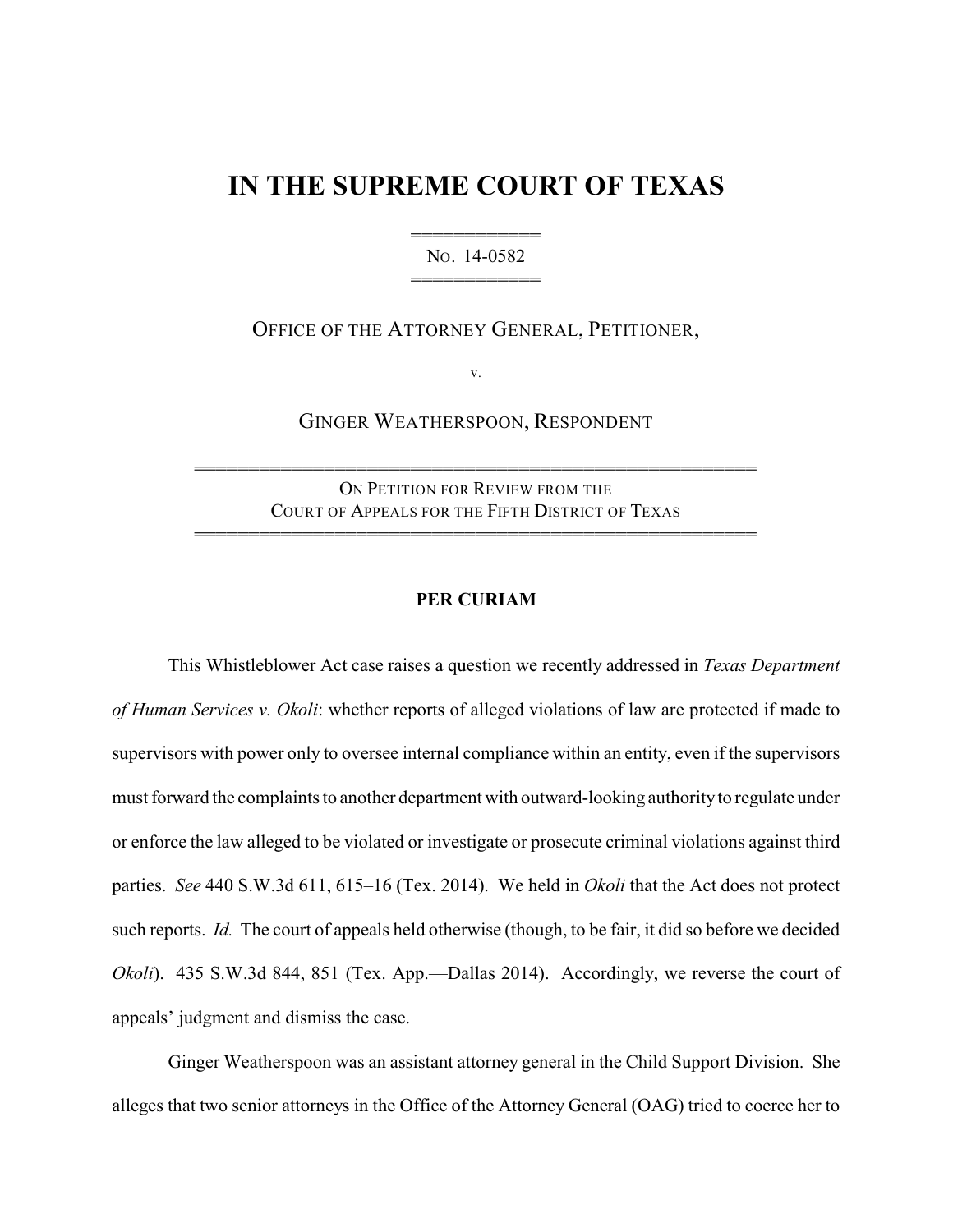sign a false affidavit regarding her interactions with a judge. She refused, and claimed the attorneys' conduct amounted to subornation of perjury (see 18 U.S.C. section 1622), as well as abuse of official capacity and official oppression (see Texas Penal Code sections 39.02 and 39.03).

OAG policy requires employees to report a potential criminal violation to their division chief, who must then refer it to the OAG's Office of Special Investigations for further action. Employees such as Weatherspoon may not launch their own investigation or, absent exigent circumstances, refer a criminal violation to outside law enforcement. Employees may be disciplined for doing otherwise.

Weatherspoon asserts she adhered to this policy, reporting the wrongful conduct to her managing attorney, the Child Support Director, the Deputy Director of Child Support, and an attorney in the Open Records Department, among others. According to Weatherspoon, the Child Support Director apologized to her on behalf of the Attorney General, promised her there would be an investigation, and instructed her not to discuss the matter. Nonetheless, Weatherspoon alleges she was eventually retaliated against for making the reports, leading to her termination.

After being fired, Weatherspoon sued the OAG under the Whistleblower Act, which under certain circumstances waives a state entity's immunity from suit for retaliatory discharge. TEX. GOV'T CODE § 554.0035. The OAG filed a plea to the jurisdiction, arguing that Weatherspoon's allegations were not sufficient to invoke the Act and waive immunity. The trial court denied the OAG's plea, and following the OAG's interlocutory appeal, the court of appeals affirmed. 435 S.W.3d at 846–47.

The Whistleblower Act protects "a public employee who in good faith reports a violation of law by the employing governmental entity or another public employee to an appropriate law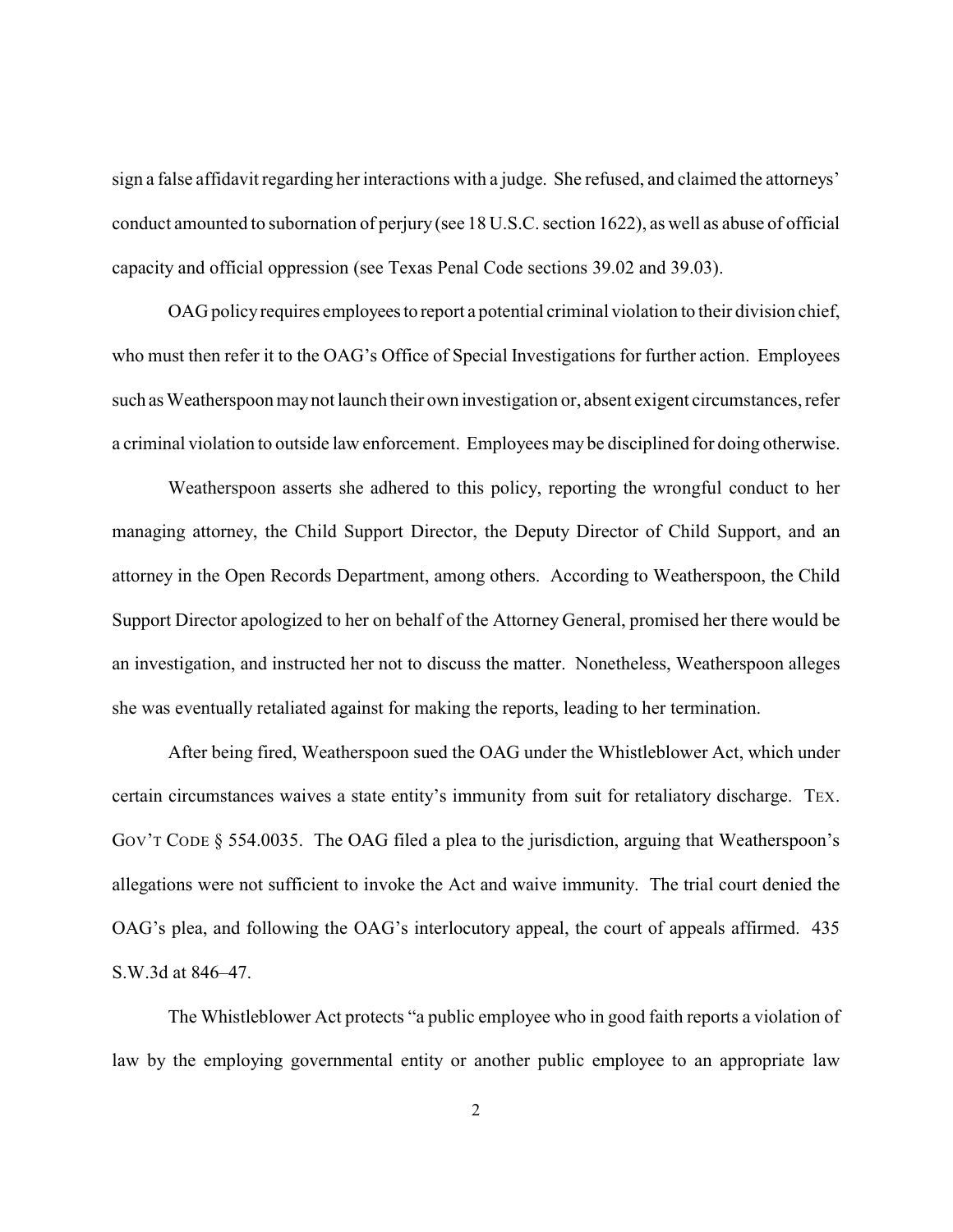enforcement authority." TEX. GOV'T CODE § 554.002(a). The reported-to authority is an appropriate law-enforcement authority if it is

a part of a state or local governmental entity or of the federal government that the employee in good faith believes is authorized to:

- (1) regulate under or enforce the law alleged to be violated in the report; or
- (2) investigate or prosecute a violation of criminal law.

*Id.* § 554.002(b).

To be in "good faith," an employee's belief about the reported-to authority's powers must be "reasonable in light of the employee's training and experience." *Tex. Dep't of Transp. v. Needham*, 82 S.W.3d 314, 321 (Tex. 2002). An authority's powerto discipline its own or investigate internally does not support a good-faith belief that it is an appropriate law-enforcement authority. *Univ. of Tex. Sw. Med. Ctr. v. Gentilello*, 398 S.W.3d 680, 686 (Tex. 2013). Instead, the authority must have outward-looking powers. "[I]t must have authority to enforce, investigate, or prosecute violations of law against third parties outside of the entity itself, or it must have authority to promulgate regulations governing the conduct of such third parties." *Id.*

Similarly, a policy requiring employees to report violations to their supervisors, who must then send the complaints to an appropriate law-enforcement authority, is not enough for a good-faith belief that the supervisors are an appropriate authority. *Okoli*, 440 S.W.3d at 616. "When an employee reports wrongdoing internallywith the knowledge that the report will have to be forwarded elsewhere for regulation, enforcement, investigation, or prosecution, then the employee is not reporting '*to* an appropriate law[-]enforcement authority.'" *Id.* at 615 (alteration in original) (quoting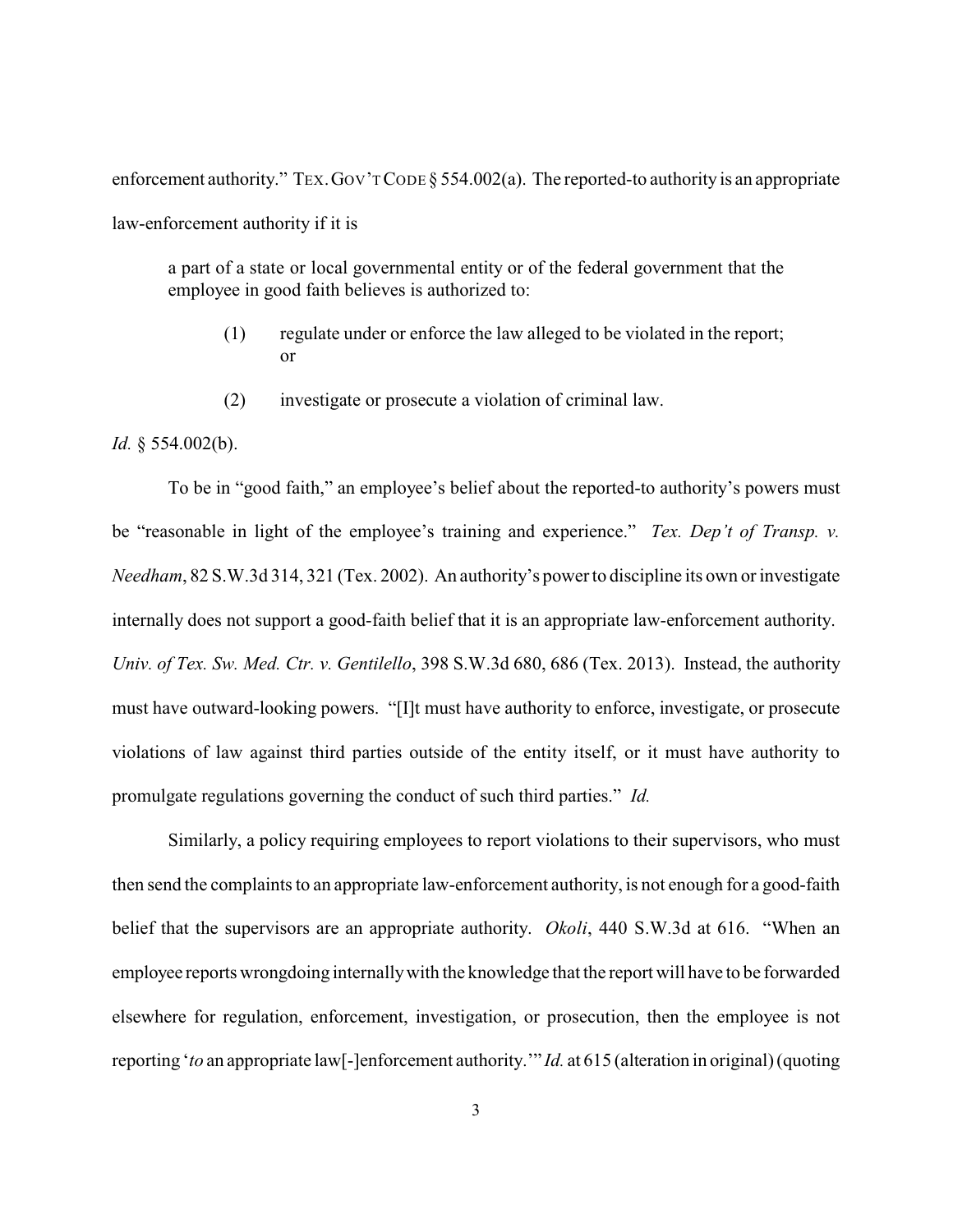TEX. GOV'T CODE § 554.002). Although such a policy permits employees to reasonably believe reports will be *sent* to an appropriate law-enforcement authority, it provides no reason to believe the reported-to supervisors *are* appropriate authorities.

Accordingly, Weatherspoon's reports were insufficient. She has provided no evidence that the reported-to attorneys or their departments had outward-looking enforcement authority. Her division chief's duty to forward complaints to the Office of Special Investigations did not vest the division chief with authority to "regulate under or enforce the law alleged to be violated" or to "investigate or prosecute a violation of criminal law." *See* TEX.GOV'T CODE § 554.002(b). Neither did it make the division chief the equivalent of a "police-intake clerk" for the Office of Special Investigations, given that the division chief works for a separate arm of the OAG. *See Okoli*, 440 S.W.3d at 617. Similarly, the Child Support Director's promise of an investigation gave Weatherspoon no reason to believe the Director had power to investigate crime as crime rather than as a breach of OAG policy.

Weatherspoon urges that if following OAG policy and reporting to her division chief did not invoke the Act's protection, then OAG employees have no safe way to report criminal violations. According to Weatherspoon, should employees directly contact an actual law-enforcement authority, they risk discipline for violating OAG policy. We disagree. The Act prohibits adverse personnel action against "a public employee who in good faith reports a violation of law . . . to an appropriate law enforcement authority." TEX. GOV'T CODE § 554.002(a). An agency may not rely on internal policy to do what the Act prohibits: disciplining an employee for making a protected report.